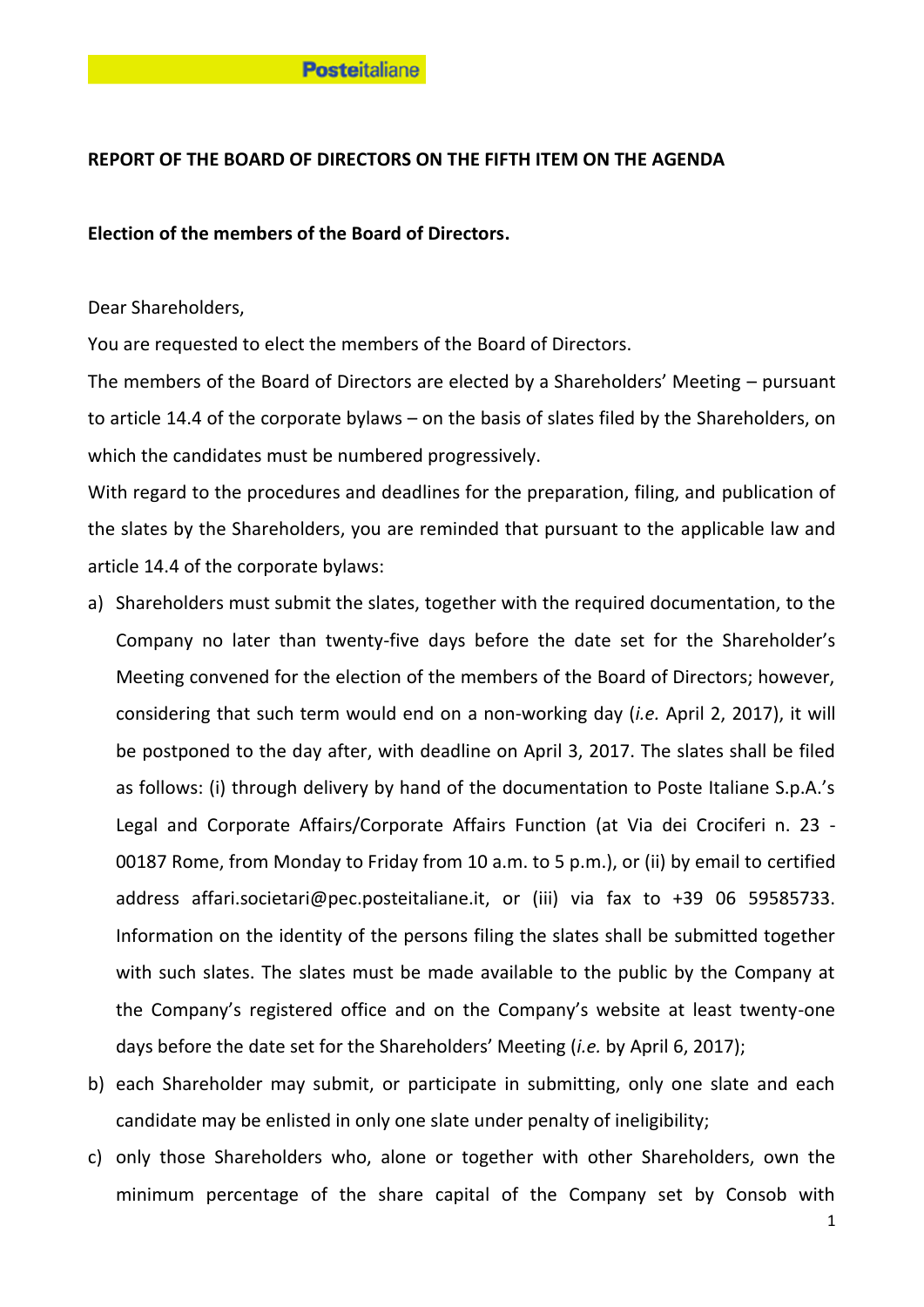regulation (which is currently equal to at least the 1% of the share capital) are entitled to submit slates;

- d) the ownership of the minimum percentage of the share capital of the Company required to submit the slates is determined according to the shares that are registered in the name of the shareholder on the date on which the slates are filed with the Company. The relevant certificate, issued by an authorized intermediary, may also be provided after the filing of the slates but, in any case, no later than twenty-one days before the date of the Meeting (*i.e.* by April 6, 2017);
- e) the declarations of the individual candidates under which they accept their candidacy and certify, under their own responsibility, the absence of any cause of ineligibility e incompatibility, as well as their satisfaction of the requirements for their respective offices specified by the law and regulations in force, by the Bank of Italy's Supervisory Regulations applicable to Poste Italiane and by the corporate bylaws, must be filed with the Company together with each slate and the documentation required pursuant Article 144-*octies*, paragraph 1, letter b), of Consob regulation No. 11971 of May 14, 1999, by the same deadline specified above for filing the slates (and therefore by April 3, 2017). In this respect, please note that:
	- pursuant to Article 147-*quinquies* of Legislative Decree No. 58 of February 24, 1998 (the "Consolidated Law on Finance") directors of listed companies shall possess the integrity requisites established for the statutory auditors of listed companies, which are currently defined by article 2 of Decree No. 162 of March 30, 2000 of the Ministry of Justice;
	- in addition to the above, the candidates to the office of director must possess the requirements of integrity, including the absence of causes of ineligibility or forfeiture, pursuant to Article 14.3 of the corporate bylaws, as well as the additional requisites specified in the law and regulations in force, in the Bank of Italy's Supervisory Regulations applicable to Poste Italiane and in the corporate bylaws;
	- pursuant to the provisions of article 14.4, seventh paragraph, of the corporate bylaws, each slate must include at least two candidates possessing the requirements of independence established by the law (that is to say, the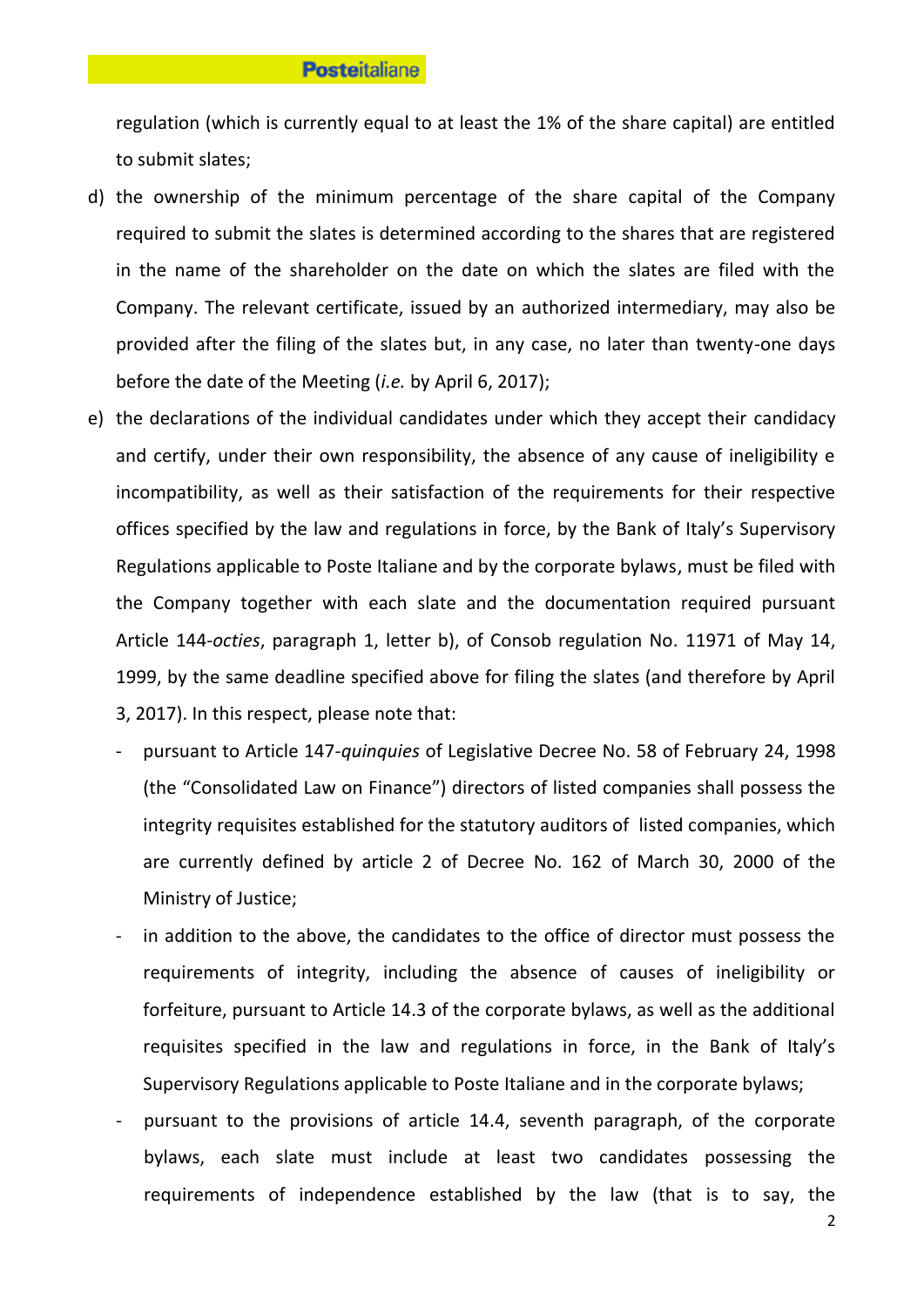requirements of independence that apply to the statutory auditors of listed companies, which are defined by article 148, paragraph 3, of the Consolidated Law on Finance), distinctly mentioning such candidates and listing one of them first on the slate;

- the comment on article 5 of the Corporate Governance Code for listed companies recommends that the slates for the election to the Board of Directors be accompanied by a declaration of the candidates on their eligibility, if any, to be qualified as independent pursuant to article 3 of the same Code, without prejudice to the responsibility of the Board of Directors to evaluate the independence of its members;
- pursuant to the provisions of article 14.4, eight paragraph, of the corporate bylaws, the slates which contain a number of candidates equal to or above three shall also include at least one candidate belonging to the less represented gender, to be placed in one of the first two positions of the slate (as stated under the notice of this Meeting), in order to ensure that the composition of the Board of Directors be compliant with the applicable laws on gender balance. As this is the law's second time implementation, at least one third of the candidates of the less-represented gender shall be represented in the Board of Directors (rounded, in the case of a fractional number, to the higher unit);
- with Communication No. DEM/9017893 of February 26, 2009, Consob recommended to those shareholders who present a minority slate for the election of the Board of Directors to file, together with the slate, a statement "*in which it is certified the absence of relationships of affiliation, also indirectly, as provided in Articles 147-ter, paragraph 3, of the Consolidated Law on Finance and in Article 144 quinquies of Consob Resolution No. 11971 of May 14, 1999, with those shareholders who own, also on a jointly basis, a controlling or a relative majority stake, where they can be identified on the basis of the filings of the relevant shareholdings required by Article 120 of the Consolidated Law on Finance or on the basis of the publication of the shareholders' agreements under Article 122 of the same Law*", specifying the significant relationships, if any, with those shareholders who control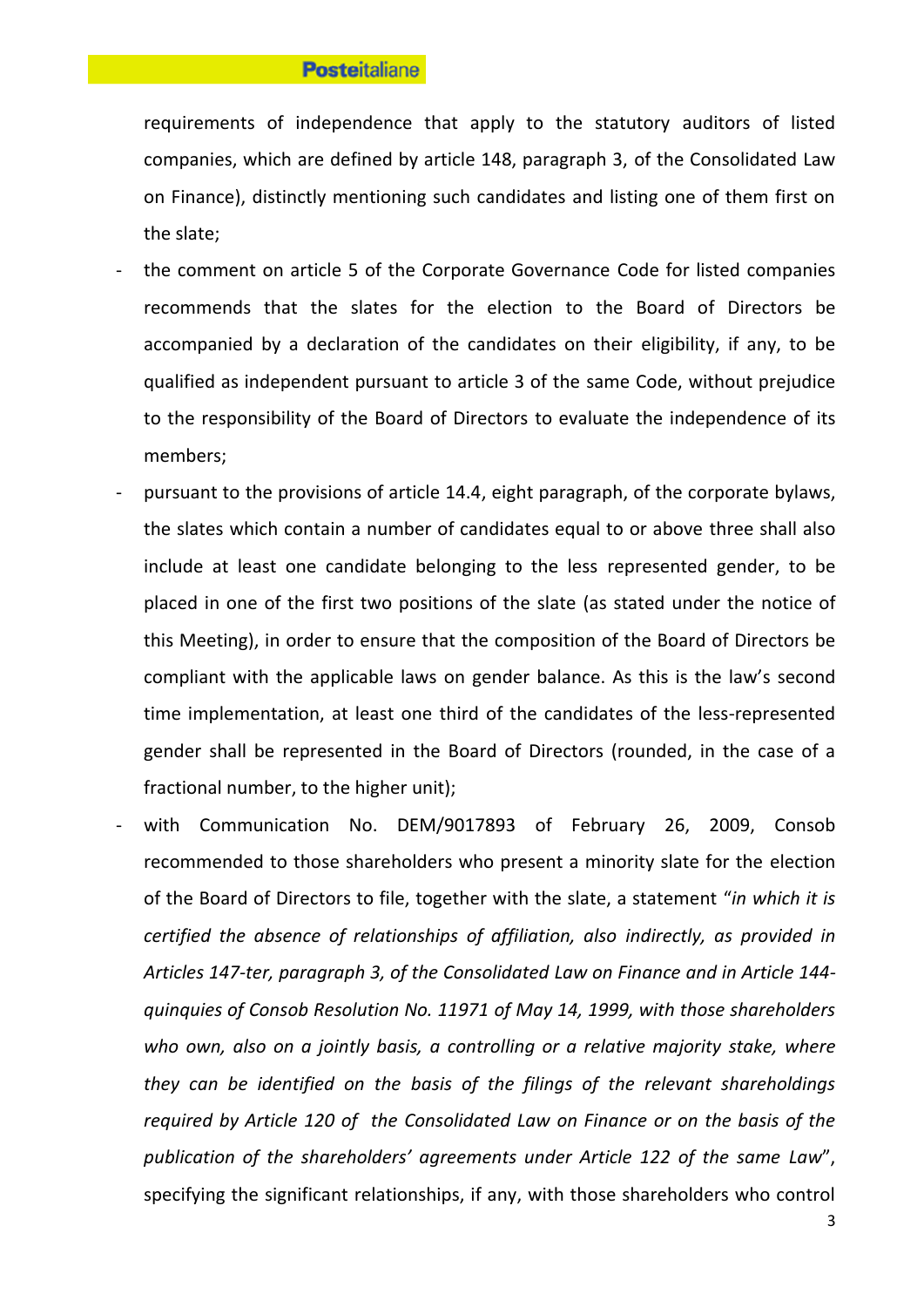or own a relative majority stake in the Company as well as on which grounds such relationships have not been considered significant for the existence of the mentioned relationships of affiliation.

In this respect, please note that, on the basis of the communications made pursuant to Article 120 of the Consolidated Law on Finance and of the shareholders' ledger, the Company results to be subject to the *de jure* control of the Ministry of Economy and Finance (the "Ministry"), which owns (i) directly, a shareholding equal to the 29.26% of the share capital, and (ii) indirectly, through Cassa depositi e prestiti S.p.A. (controlled in turn by the same Ministry), a shareholding equal to the 35% of the share capital. However, the Ministry is not in any way involved in managing and coordinating Poste Italiane, because the Company makes its management decisions completely autonomously, with due regard for the authority of its corporate bodies. This is confirmed by article 19, paragraph 6 of Decree Law n. 78/2009 (subsequently converted into Law n. 102/2009), which clarified that the rules contained in the Italian Civil Code regarding the management and coordination of companies do not apply to the Italian government;

in compliance with the recommendations under Article 1.C.3 of the Corporate Governance Code for listed companies, the Board of Directors adopted a specific policy regarding the maximum number of offices that its members may hold in the boards of directors or of statutory auditors of other companies of significant size in order to ensure that the persons concerned have sufficient time to effectively perform the role they have in the Board of Directors of Poste Italiane S.p.A.; the document containing this policy can be consulted on the Company's website (www.posteitaliane.it).

With regard to the preparation of the slates, please note that, in the event Directors leave their office before the end of their term, Article 14.5 of the corporate bylaws provides for a mechanism of mandatory cooptation, according to which, whenever possible, such Directors are to be replaced by candidates from the same slate who of the Directors who have left their office. In any case, in replacing Directors who leave their offices vacant, the Board of Directors shall ensure the presence of the necessary number of Directors

4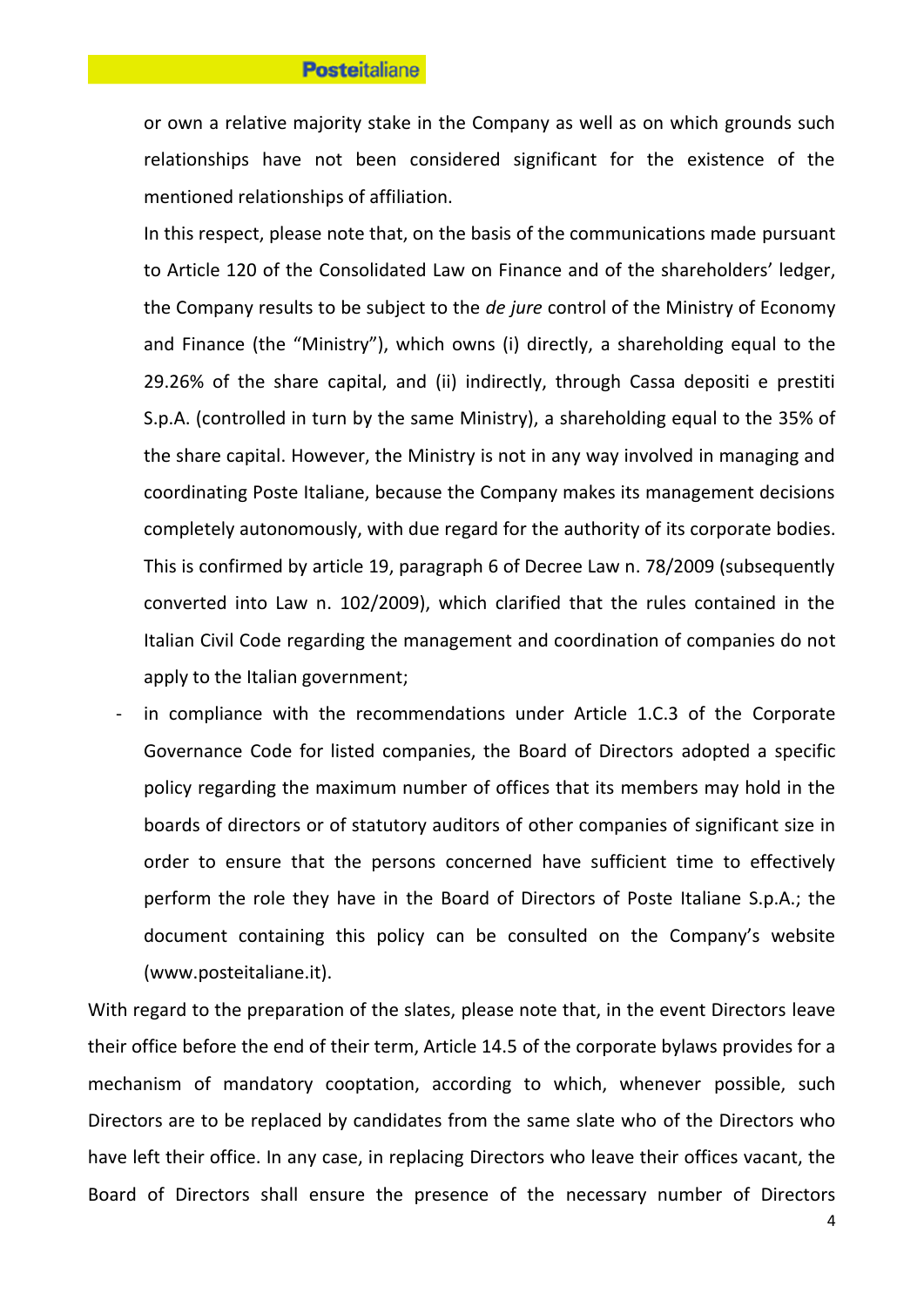possessing the requirements of independence established by the law, and the compliance with the applicable laws on gender balance.

With regard to the mechanism for appointing the Directors elected by a slate vote, Article 14.4 of the corporate bylaws provides:

- that each person entitled to vote may vote for only one slate at the Shareholders' Meeting;
- that three-quarters of the Directors to be elected (rounding down any fraction to the unit) shall be drawn from the slate that has obtained the most votes cast, in the order in which they are listed on the slate;
- that the remaining Directors shall be drawn from the other slates, applying to this end the specific rules stated under letter b) of the aforesaid Article 14.4 of the corporate bylaws;
- that for the purposes of identifying the Directors to be elected, candidates listed on the slates that have received a number of votes amounting to less than half of the percentage required for presenting the aforesaid slates are not taken into account;
- in the event that the minimum number of independent Directors and/or Directors belonging to the less represented gender are not elected, the Directors of the most voted for slate with the highest progressive number and without the prerequisites in question will be replaced by the next candidates meeting the prerequisite or the prerequisites required drawn from the same slate. When even when applying this criterion it is not possible to identify the Directors meeting the prerequisites, the criterion of replacement indicated will apply to the minority slates most voted for from which were drawn the elected candidates; where even when applying the criteria of replacement provided for herein suitable replacements are not identified, the meeting will resolve with a simple majority. In this case the replacements will be carried out starting with the slates most voted for and by the candidates with the highest progressive number.

You are reminded that Article 147-*ter*, paragraph 3, of the Consolidated Law on Finance requires that at least one of the members of the Board of Directors is drawn from the minority slate that receives the most votes and is not in any way connected, even